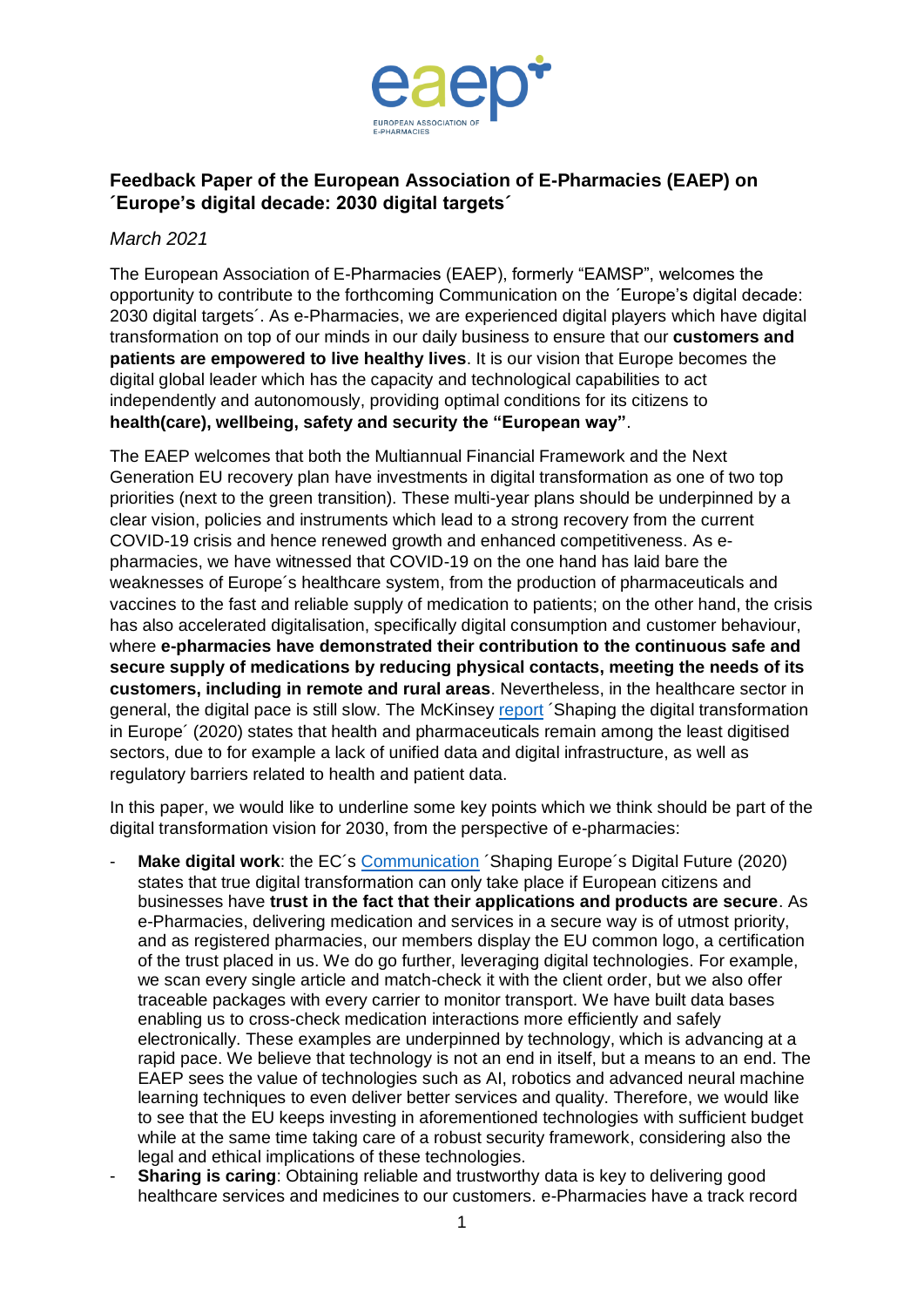

in dealing with health data in a safe way. We comply with the General Data Protection Regulation (GDPR) to ensure that patients can obtain medicines and medical aides discreetly and without disclosing sensitive personal health data to the public. Epharmacies neither collect, nor process, nor transfer any kind of personal data without a legal basis. Yet **if we want to fully reap the fruits of digital, primary data for the delivery of healthcare should be shared and accessed cross-border also by healthcare and service providers such as e-Pharmacies**. This is echoed by the McKinsey report confirming our strong belief that Europe-wide sharing of health data would improve healthcare outcomes, illustrated by an analysis in the report of France and Germany in which major efficiencies due to digitalisation can be achieved. Sharing of health data should therefore be facilitated at the EU level. The EAEP has [published](https://d1qmdf3vop2l07.cloudfront.net/doted-cashew.cloudvent.net/hash-store/0f7bfdd8d35d8a426d2c7aa6d841cff7.pdf) its position on the European Health Data Space (EHDS) which the EC plans to roll out by the end of 2021, which outlines in more detail why the EAEP very much welcomes the EHDS.

- **A level playing field for everyone**: If Europe wishes to keep and maintain a wellfunctioning internal and digital single market, a true level playing field needs to be created for all EU companies and EU consumers. EU legislation enabling e-commerce activities should support EU companies, big and small, and prevent that such legislation aimed at gatekeepers and dominant positions produces collateral and unintended effects, by burdening and limiting the intended digitalisation the EU's economic base. EU law should positively contribute to the development of EU companies and provide them with equal opportunities. The EAEP welcomes the recently published Digital Services Act (2020) to which the EAEP has provided [input,](https://d1qmdf3vop2l07.cloudfront.net/doted-cashew.cloudvent.net/hash-store/98e8f905c5a0cd258af2ad2fc4c9c04a.pdf) and recalls the crucial importance of preserving the country of origin principle to safeguard the Single Market. Moreover, remaining regulatory barriers and practical obstacles in the health domain must be addressed, as already outlined in the EC's [Communication](https://ec.europa.eu/info/sites/info/files/communication-eu-single-market-barriers-march-2020_en.pdf) ´Identifying and addressing barriers to the Single Market´ (2020) and the accompanying Staff Working Document [\(SWD\).](https://ec.europa.eu/info/sites/info/files/eu-single-market-barriers-staff-working-document_en.pdf) The full potential of electronic health records (EHRs) and e-prescription will not be realised if national regulations regarding fulfilment of e-prescriptions remain fragmented across the EU. This is confirmed in the EC´s Communication ´Shaping Europe´s Digital Future´ (2020), which refers to the potential of EHRs based on a common European exchange format to give European citizens secure access to and exchange of health data across the EU.
- **Put people at the heart of digital transformation:** policies and programmes can only achieve success if human capital is the driving force behind it. Continued investments need to be made in upskilling and reskilling Europe´s pupils, students and workforce to ensure that the knowledge and expertise is there to drive key technologies forward and give European digital champions the room to grow. The EAEP welcomes the Digital Education Action [Plan](https://eur-lex.europa.eu/legal-content/EN/TXT/PDF/?uri=CELEX:52020DC0624&from=EN) 2021-2027 (2020) to give digital skills a boost, but is worried that not a sufficient amount is done yet. According to the Digital Economy and Society Index (DESI) Human Capital [report](https://ec.europa.eu/newsroom/dae/document.cfm?doc_id=67077) (2020), despite improvement in basis digital skills and advanced skills, a shortage of ICT specialists on the labour market still exists. 64% of large enterprises and 56% of SMEs that recruited ICT specialists during 2018, reported that vacancies for ICT specialists are hard to fill. Hence, if the EU wants to be a digital frontrunner, investments in education and skills must not lag behind. As e-Pharmacies, it is our daily business to integrate new digital technologies to be mastered by anyone in the company, matching their role within the company. Without taking care of our employees, we cannot live up to delivering the quality we expect to provide to our customers and patients on a daily basis. And needless to say, patients with a sufficient level of digital skills are empowered and confident to take full control of their personal health, while health services are increasingly offered online.